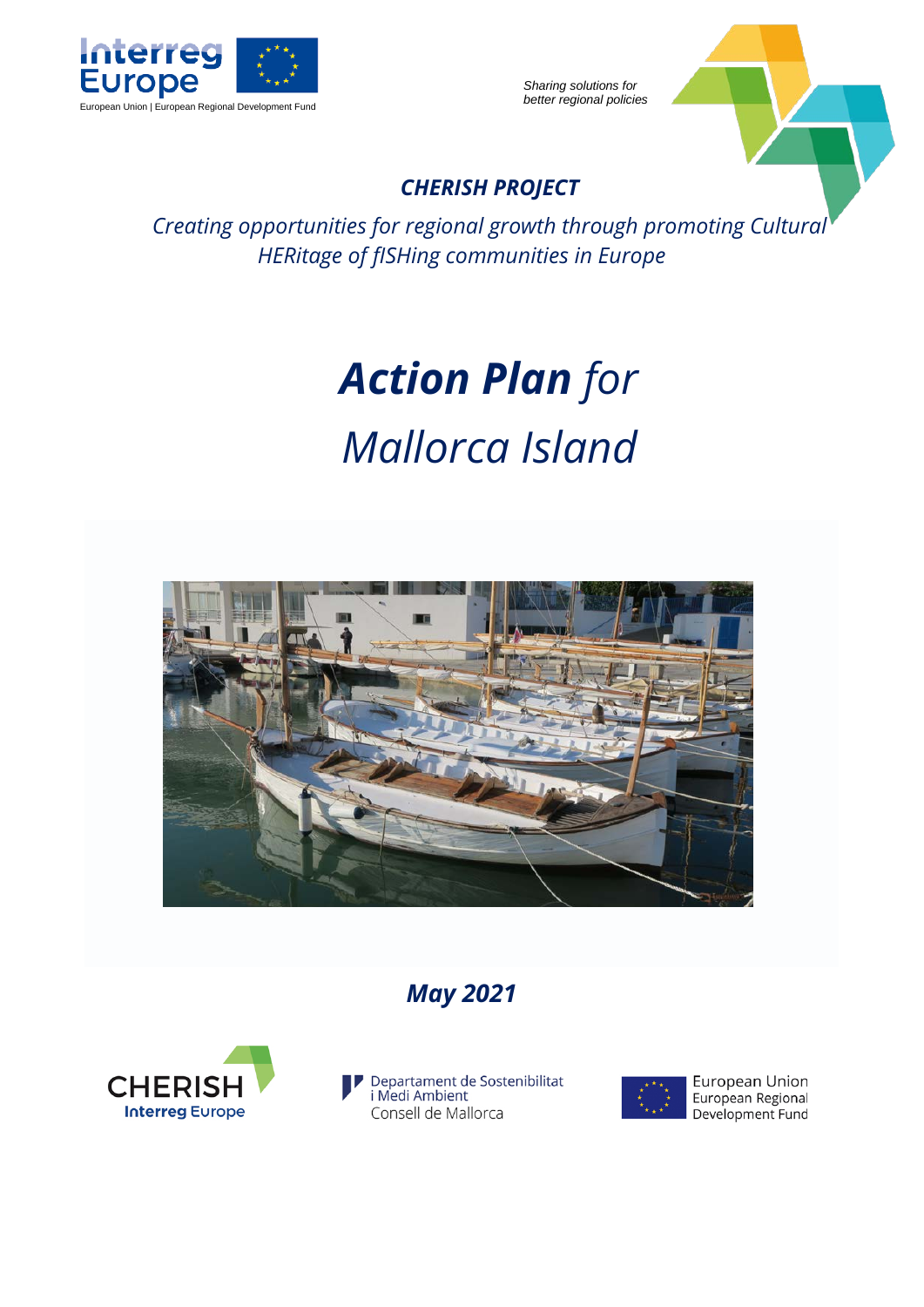This Action Plan is part of the CHERISH interregional cooperation project. It is developed with co-funding support from European Regional Development Fund (ERDF) and made possible by the Interreg Europe programme.

*© CHERISH Project Partnership and Consell de Mallorca, Spain* 

#### *Authored by:*

*\_\_\_\_\_\_\_\_\_\_\_\_\_\_\_\_\_\_\_\_\_\_*

Antoni REYNÉS. Coordinator of the Dry Stone and Hiking Unit at the Sustainability and Environment Department, Consell de Mallorca, Spain

Miquel A. SALVÀ. Technician of the Dry Stone and Hiking Unit at the Sustainability and Environment Department, Consell de Mallorca, Spain

#### *Acknowledgements*

Special thanks to the following institutions for their collaboration in drafting this publication:

*Museu Marítim de Mallorca***,** Spain *Club Nàutic Cala Gamba*, Spain *Ajuntament de Sóller*, Spain

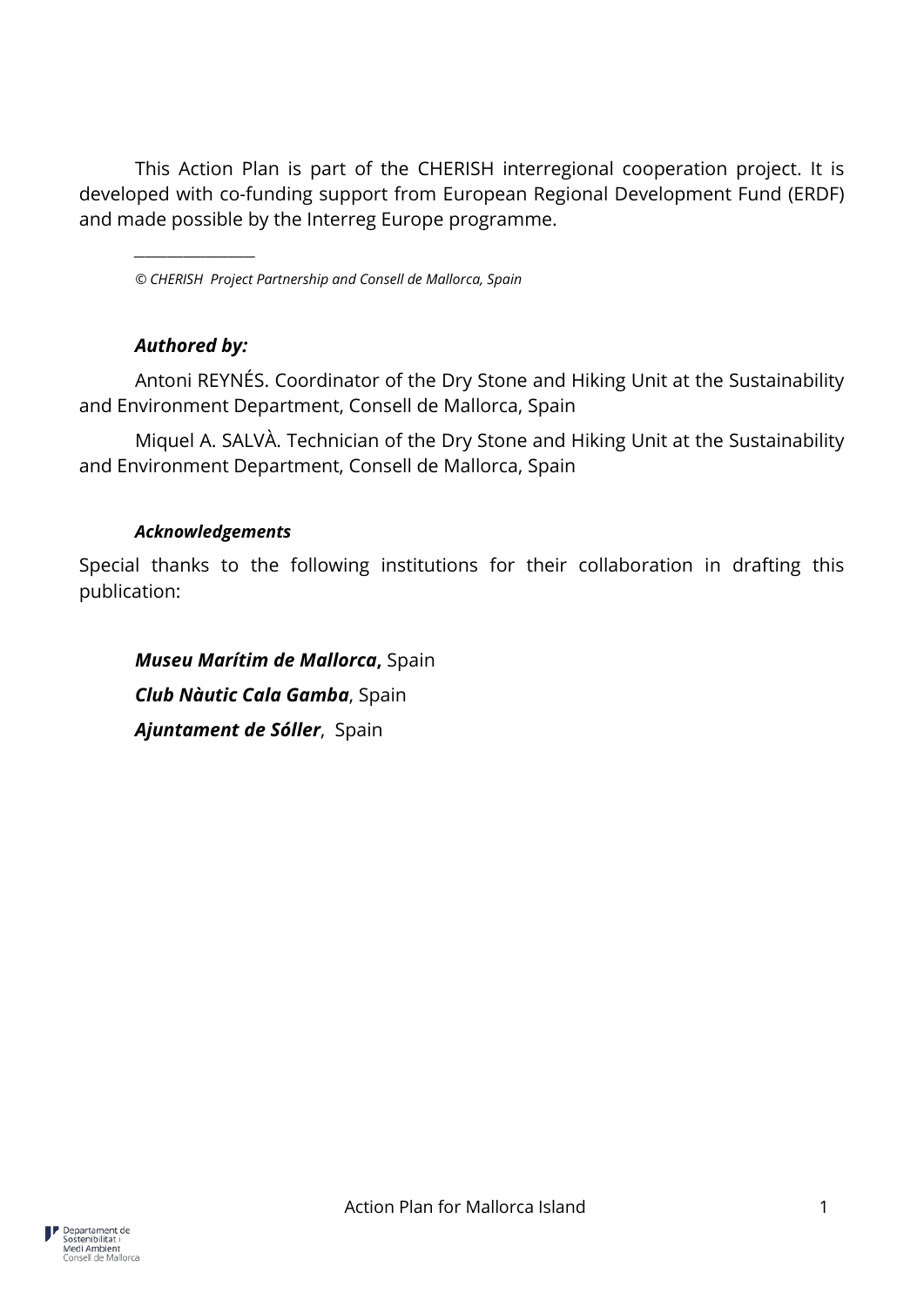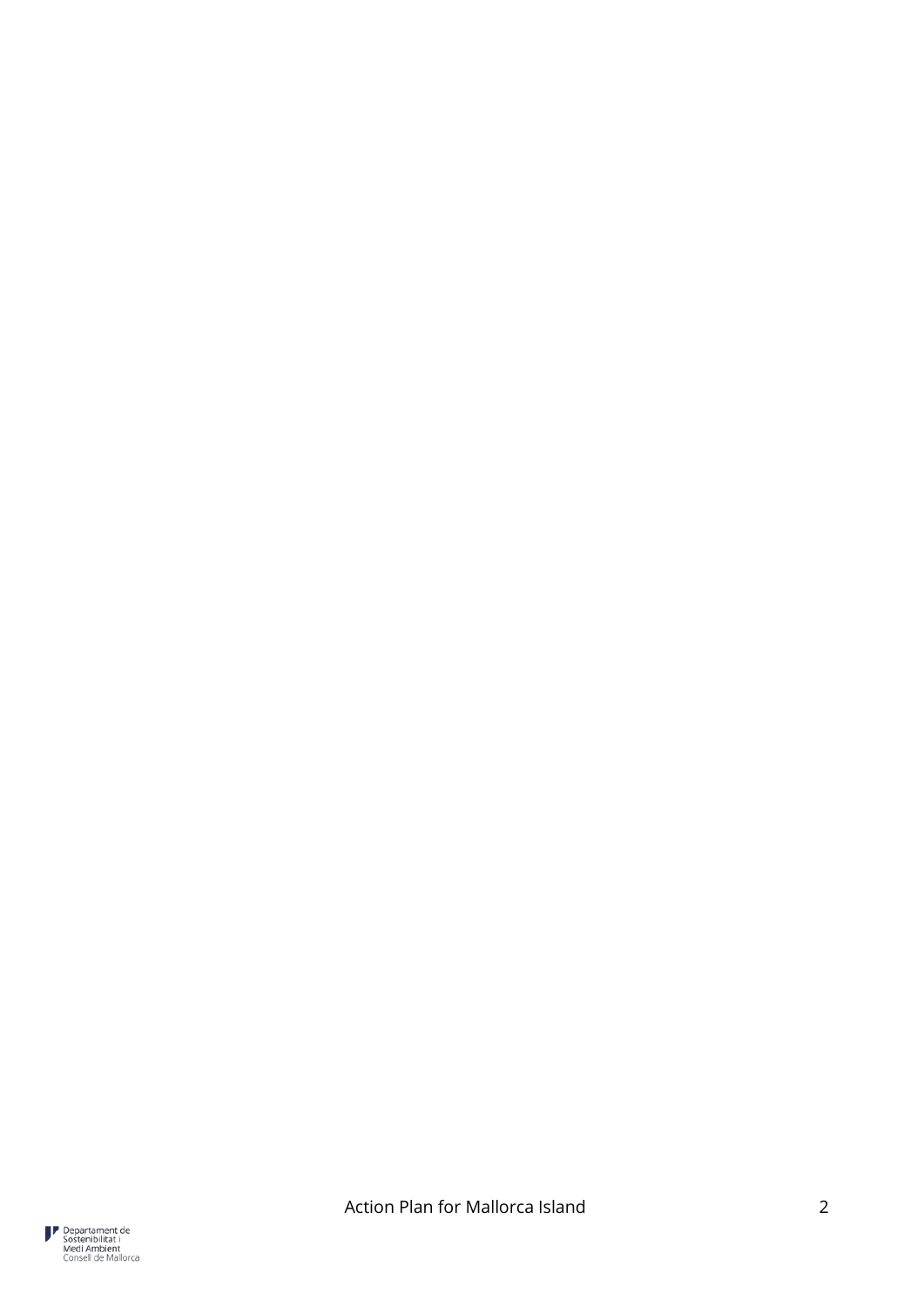# **CONTENTS**

| <b>ACTION 1 - Boosting cultural heritage linked to fishing communities</b> |
|----------------------------------------------------------------------------|
| <b>ACTION 2 - Enhancing local fishing community as economic</b>            |
|                                                                            |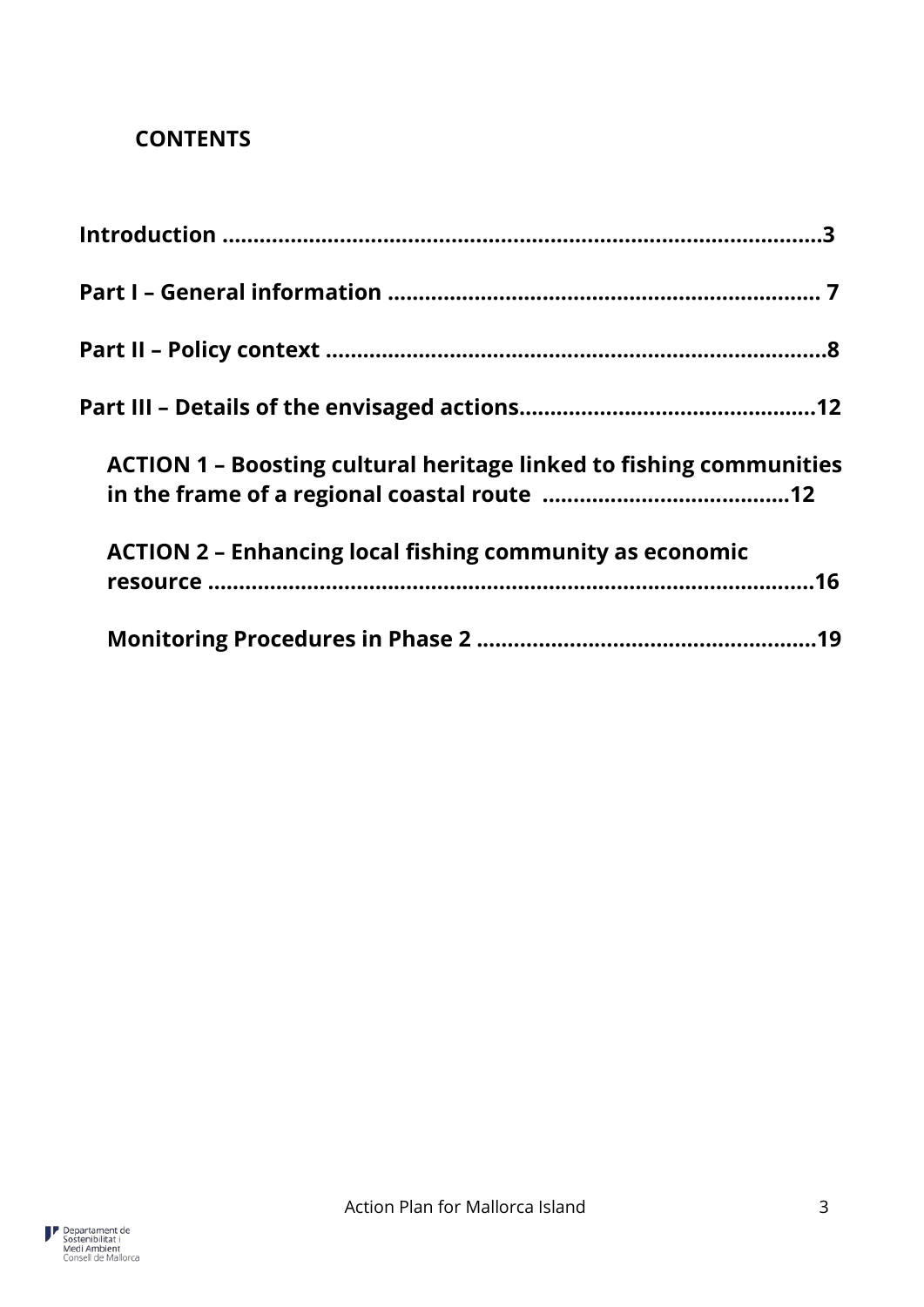## **Introduction**

This document presents the Action Plan drafted by the Sustainability and Environment Department at Consell de Mallorca (Spain), within the framework of CHERISH project, which addresses the EU challenges **regarding climate change, tourism pressure and transformation of the European fishing industry**.

Fishery communities in the EU share the same challenges concerning climate change, tourism pressure and the transformation of the European fishing industry. The EU recognizes the valuable role of this cultural heritage in sustainable development and stimulates increased efforts to better position and profile the fishing communities, including its intangible heritage, like myths to daily practices, traditions, ecological knowledge and crafts. Through the development and implementation of new strategies utilising cultural assets of fishing communities' new jobs and new products or services are created as well.

Interregional cooperation and policy learning will allow the exchange of experiences on developing a policy for the protection and promotion of cultural heritage in fishing communities via the integration of the lessons learnt into the regional policies.

In this context, the project aims to improve **regional development policies to protect and to promote cultural heritage in fishing communities in order to boost attractiveness of these regions for businesses, local people and tourists.** 

#### **Local context**

Mallorca Island is a major European destination – the island hosted 12 Million visitors in 2018 that lives essentially of tourism activity. However, like many other Mediterranean coastal areas, fishing activity has been a significant part of the island's economy since time immemorial. Thus, it has been a permanent activity somehow. Grounded on small‐scale fishing, it has constantly evolved throughout history to improve both the vessels and the gear or different fishing techniques, some of which still survive today as a legacy of traditional knowledge and popular wisdom.

In the past century, this activity underwent major modernisation and mechanisation, which has significantly changed the entire heritage associated with this economic activity. This heritage linked to these fishing communities has suffered a progressive abandonment and decay because of the change to an economy based on tourism and services, which has affected both its cultural tangible and intangible assets. Due to a direct alteration of the environment and its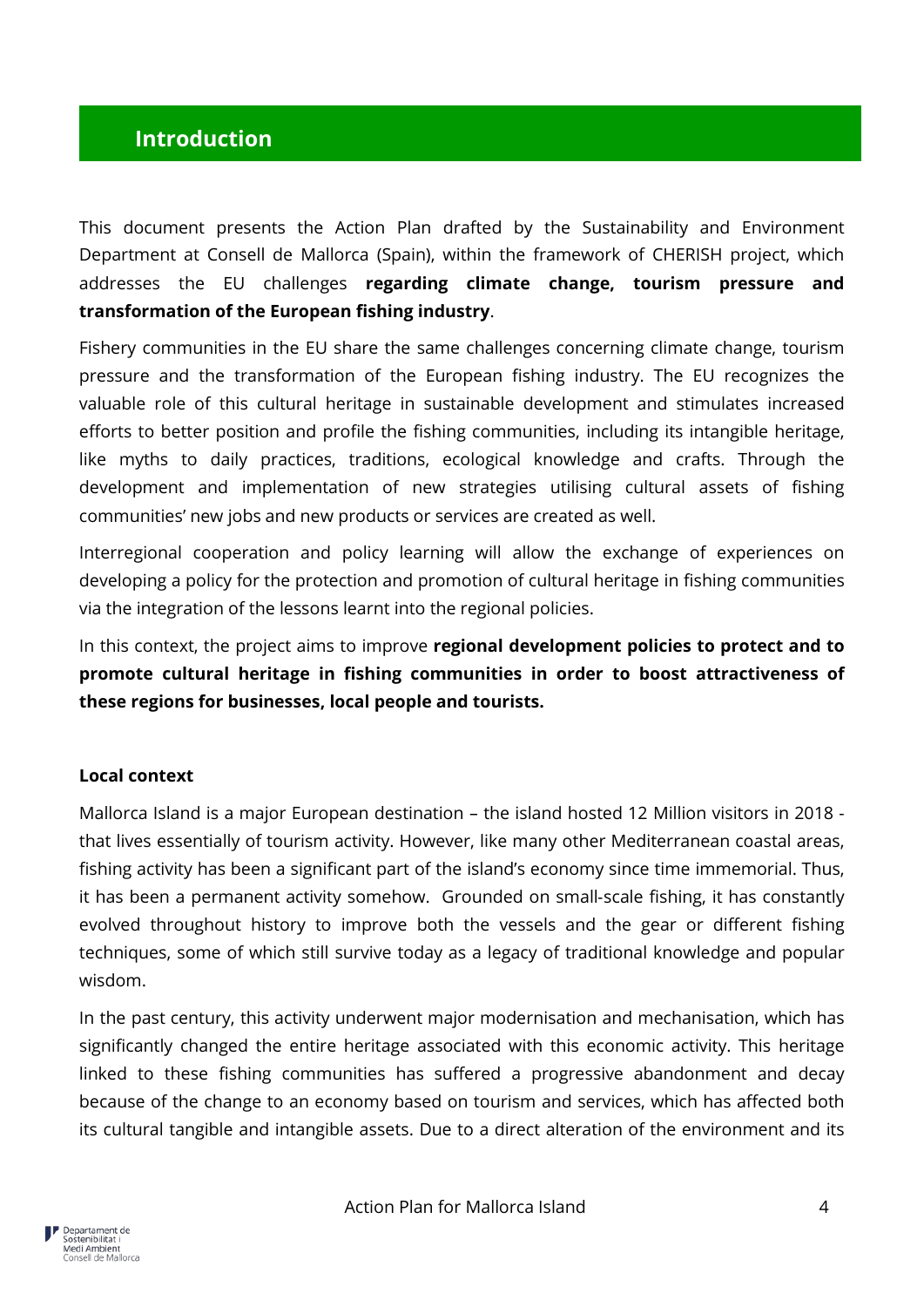uses, cultural heritage linked to the fishing communities has also been affected, leading in some cases to the point of disappearance.

Another problem we find is the lack of knowledge related to this fishing heritage among the local population. To reverse this situation different actions have been undertaken. The loss of traditional fishing vessels has led to the creation of several programmes to recover and to promote the traditional fleet, through both private and public initiatives. Cultural associations related to lateen sailing and artisan vessels, sailing clubs, and even the Balearic Sailing Federation are just some of the local agents working to create and to give new uses for traditional boats. Therefore, reconverting the uses of fishing vessels is promising.

Likewise, some of the actions being carried out by Public Administration are associated with protecting movable assets (like objects related to the sea trades, like fishing, ship-building, nets, sailing, etc., but also items associated with the document heritage or fine art), immovable (lighthouses, traditional boat houses or fish hatcheries related to fishery) and intangible heritage (sayings, songs, wrecks ) via laws protecting the historical heritage and a variety of strategies, such as offering subsidies, listing some of these assets, providing free public moorings for listed boats and declaring lateen sailing an Asset of Intangible Cultural Interest as a way of promoting it which could benefit from subsidies.

Since 1988, the Consell de Mallorca do research and works to protect, preserve, restore and disseminate the maritime heritage of Mallorca which is a tangible and intangible heritage characterized by its diversity and dispersion.

Through its participation in the CHERISH programme, the Department of the Sustainability and Environment at Consell de Mallorca intends to promote the maritime cultural heritage linked to fishing communities, associating it to the hiking routes managed and implemented by the institution. At the same time, it aims to raise awareness among local population and visitors.

#### **Lessons learnt within the project**

This Action Plan is the result of the learning process and the exchange of experiences performed during Phase 1 of the project. In particular, from partners Good Practices and the Interregional Learning and Exchange of Experience (ILEE) meetings, where staff from Consell de Mallorca and Majorcan stakeholders saw, in situ, several good practices and experiences during the working sessions and field visits. The lessons learnt came from:

- The good practice *Costa del Trabocchi Territorial Brand,* shared by partner of Abruzzo Region (Italy), has been a good example on creating a marketing brand enhancing traditional fishing heritage. The creation of this brand is intended to make the territory more attractive for potential visitors and tourists and proves that is important to clearly identify the route with the territory where it is located.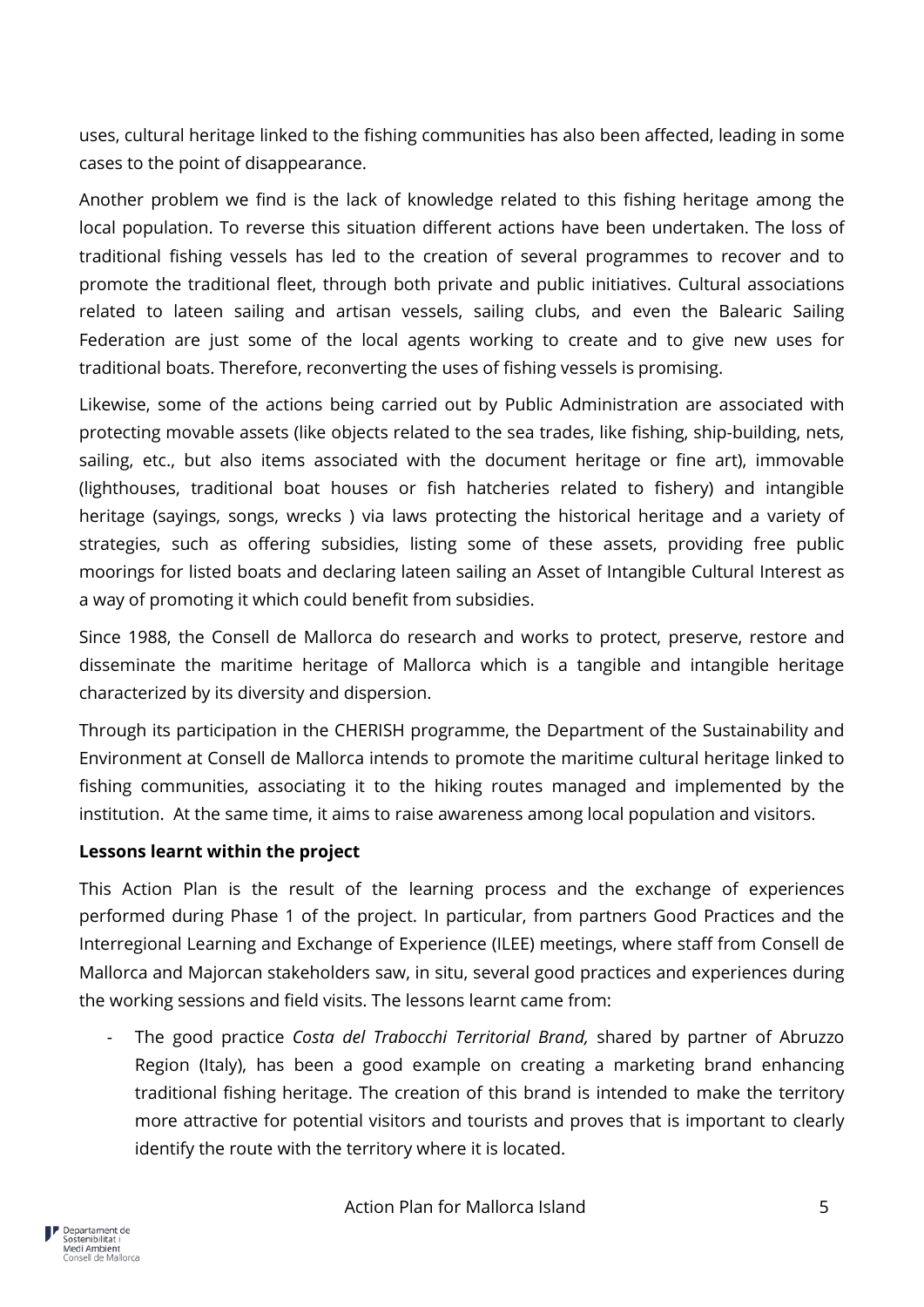- In the same region, during the 3rd ILEEE held in Pescara in July 2019 we visited the *Martinsicuro Ecomuseum of the Sea and of Fishing*, partly based on involving local fishermen in the management of the Ecomuseum. Another visit was to the *Via Verde della Costa dei Trabocchi*, a hiking path strongly linked to fishing heritage that offers to visitors a sustainable way to discover the region.
- The partner from Paphos presented the Good Practice "*Traditional Boats Laboratory"* during the 2nd ILEE meeting held in Paphos in March 2019. This Laboratory is attached to the University of Cyprus and contributes to the protection and preservation of the maritime cultural heritage from Cyprus. The lab also offers training in the basic principles of ancient and traditional shipbuilding, through practical experience. At the same time, they put in place the recovering of the wooden traditional Cypriot boats, which is very useful to keep and preserve the ancient building technique.
- Another important source of inspiration has been the two examples of shipbuilding wharf, and reported as Good Practices. In Cyprus we visited the GP *Vernacular shipbuilding wharf of Paphos*, which is one of the few vernacular shipbuilding wharfs that still restores ancient and historical fishing vessels by using traditional tools and techniques, and transfers the trade from generation to generation.
- The other shipbuilding wharf is the *Fishery Wharf "Meerman" in Arnemuiden*, Middelburg (Holland), which has been working to preserve ancient historical boats as a mean to safeguard and disseminate old craftsmanship in building, maintain, restore historic sailing vessels. They also advise people who are interested in restoring their boats by themselves.
- In Viana do Castello (Portugal) 4th ILEE, we had the opportunity to visit the *Museu do Sargaço of Castelo do Neiva*, a museum dedicated to the traditional seaweed harvest activity, essential for the cultivation of coastal lands in the region. We also met local people who still do this activity and they narrated to visitors their know-how and skills as a kind of storyteller.

#### **Regional Policy improvement**

Consell de Mallorca proposes to contribute to the promotion of the cultural heritage linked to the fishing communities of Mallorca with an Action Plan designed to improve in this sense the governance of a general instrument of territorial planning of Mallorca, the *Pla Territorial Insular de Mallorca* (PTM **- Territorial Plan of Mallorca**).

PTM was initially approved in December 2004, and its purpose is to apply the guidelines for urban and territorial planning in the Balearic Islands. PTM objective is to improve the quality of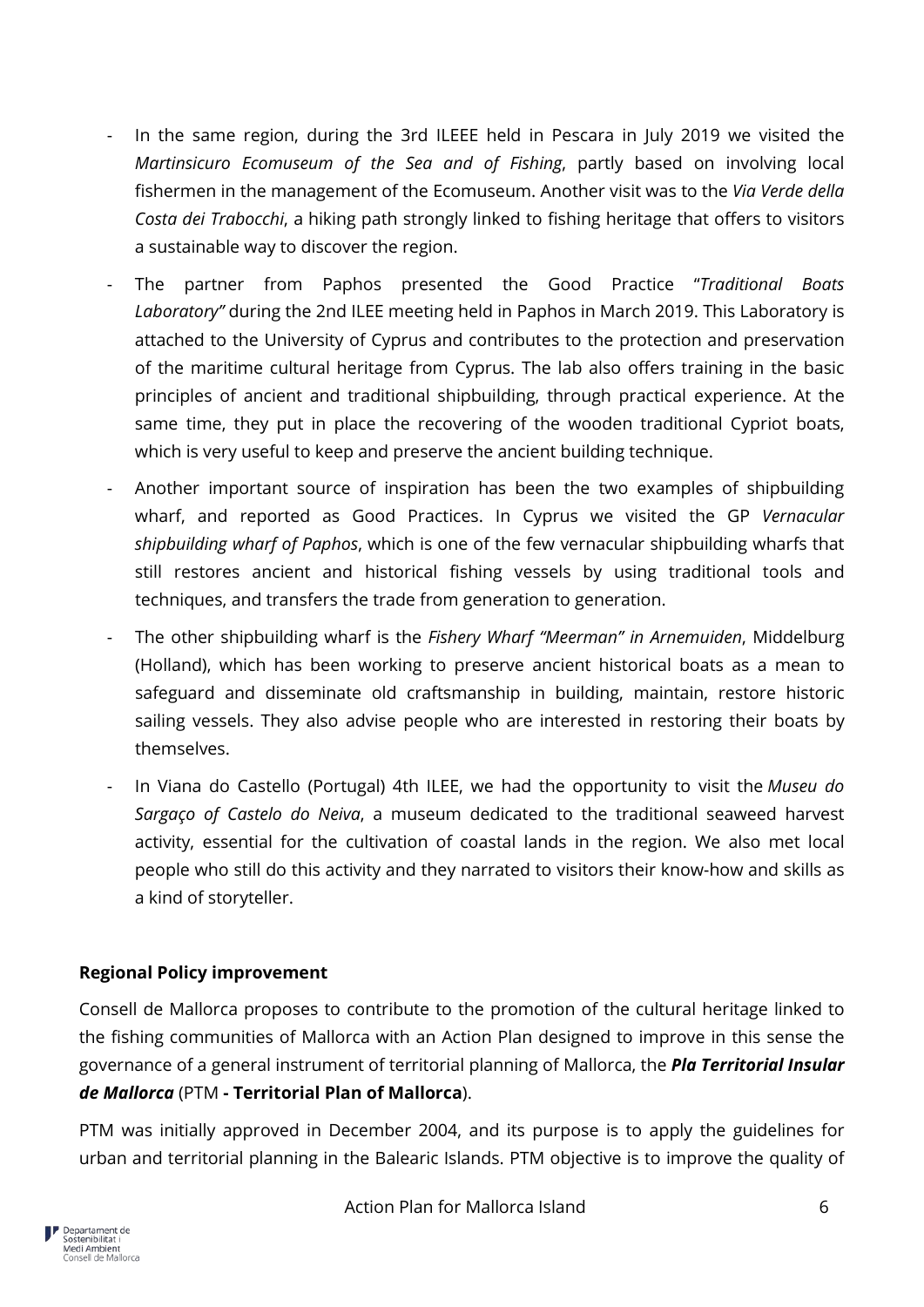life of the inhabitants and put at their disposal an adequate spatial structure that allows to achieve socio-economic development suitable for the rational use of natural resources and to assure protection and improvement of the environment. Protection of the landscape and natural and cultural heritage is a key element of the offer of new economic opportunities based on sustainability and innovation.

The improvement of governance will be based on boosting local fishing communities through the development of a thematic and intermunicipal route called the *Ruta dels Fars* (Lighthouses Route). This will enhance local fishing communities as economic resource by strengthening cooperation with local stakeholders.

#### **Actions foreseen**

The Action Plan is designed to improve governance by implementing two actions that will contribute to some of the PTM goals and strategy:

#### **ACTION 1: Boosting the cultural heritage linked to fishing communities in a regional coastal route**

The activities to implement will be:

1.1 Proceedings to draft the Special Plan for the Protection and Management of the Lighthouse Route.

1.2 Preservation of traditional knowledge and skills through the construction of a traditional wooden boat for educational purposes.

1.3 Dissemination of the cultural heritage linked to the fishing communities by guided visits in the surroundings of the Lighthouse Route.

#### **ACTION 2: Enhancing the local fishing community as an economic resource**

The activities to implement will be:

- 1.1 Installation of signposting along the itinerary to inform, warn and indicate visitors.
- 1.2 Promotion and dissemination of the route
- 1.3 Involvement of the Maritime Museum of Mallorca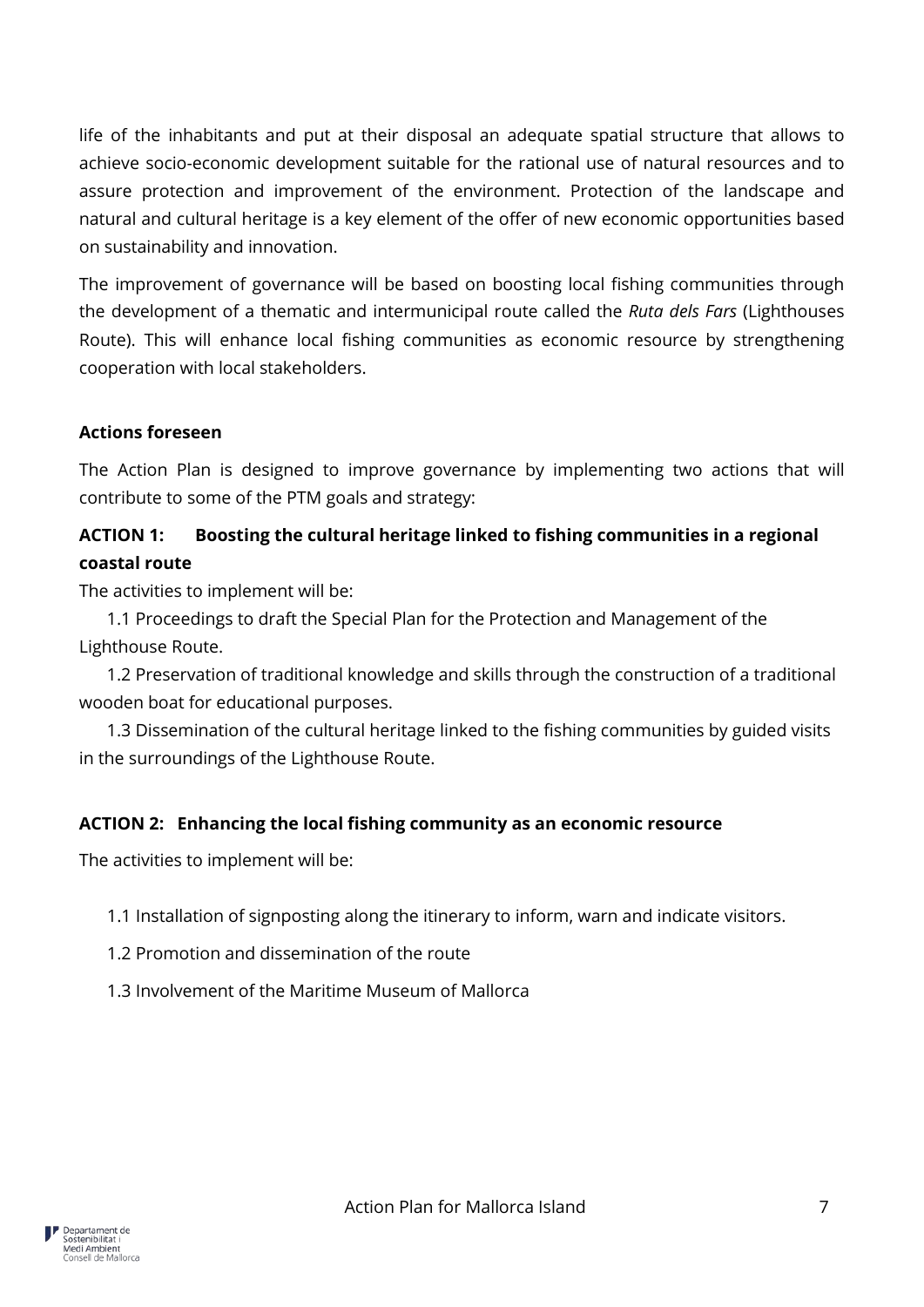# **Part I – General information**

| Project:      | <b>CHERISH</b> – Creating opportunities for regional growth through<br>promoting Cultural HERitage of fISHing communities in Europe |
|---------------|-------------------------------------------------------------------------------------------------------------------------------------|
| Partner       | Consell de Mallorca – Departament de Sostenibilitat i Medi                                                                          |
| organisation: | Ambient                                                                                                                             |
| Country:      | <b>Spain</b>                                                                                                                        |
| NUTS2 region: | <b>ES53 Illes Balears</b>                                                                                                           |
| Contact:      | Josep Antoni Aguiló Ribas                                                                                                           |
| Email:        | preuropeus@conselldemallorca.net                                                                                                    |
| Telephone:    | +34 971 173 808                                                                                                                     |

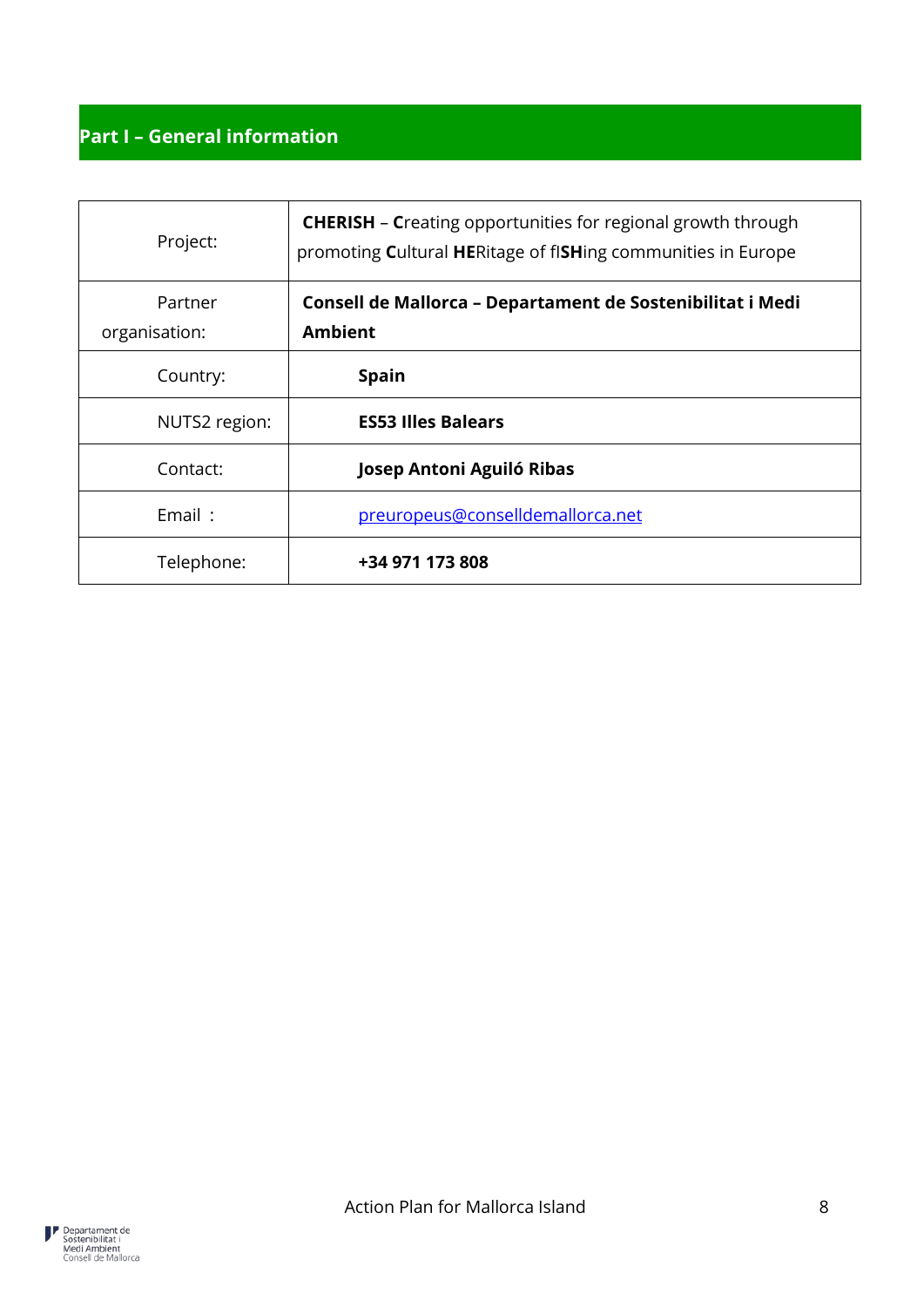#### **Part II – Policy context**

| The Action Plan aims to impact: $\square$<br>programme                                                               |   | Investment                                      | for | Growth | and | Jobs |
|----------------------------------------------------------------------------------------------------------------------|---|-------------------------------------------------|-----|--------|-----|------|
|                                                                                                                      | E | European Territorial Cooperation programme      |     |        |     |      |
|                                                                                                                      | X | Other regional development policy<br>instrument |     |        |     |      |
| Name of the policy instrument addressed: Pla Territorial Insular de Mallorca -<br>PTM (Territorial Plan of Mallorca) |   |                                                 |     |        |     |      |

The *Pla Territorial Insular de Mallorca* **(**Territorial Plan of Mallorca - PTM) is the main tool for territorial planning and management for Mallorca Island. It follows the directives of urban and territorial planning of the Balearic Islands, and these directives are mandatory for the local authorities with competences on the territory.

This plan dates back to 2004. By then, the growing economic model based on tourism of sea and sun was exhausted. This plan emerged to enlarge the tourism season, economic diversification, and revitalization of touristic areas.

The PTM was conceived to lay out the foundations of a new territorial model that will improve the quality of life of the inhabitants of the island through a rational and coherent spatial structure. The goal is to achieve adequate socio-economic development, rational use of natural resources and preserve the environment. Thus the protection of the landscape and natural and cultural heritage is a key element to offer new economic opportunities based on sustainability and innovation.

Although the PTM considers some heritage elements from local fishing communities as cultural resources, it is necessary to improve its management to obtain the intended sustainable development of the region through the protection and promotion of the cultural heritage of these communities:

- A new approach to the cultural heritage (material and immaterial) of fishing communities as economic resource (e.g. cultural, natural, gastronomic, sports and marine tourism).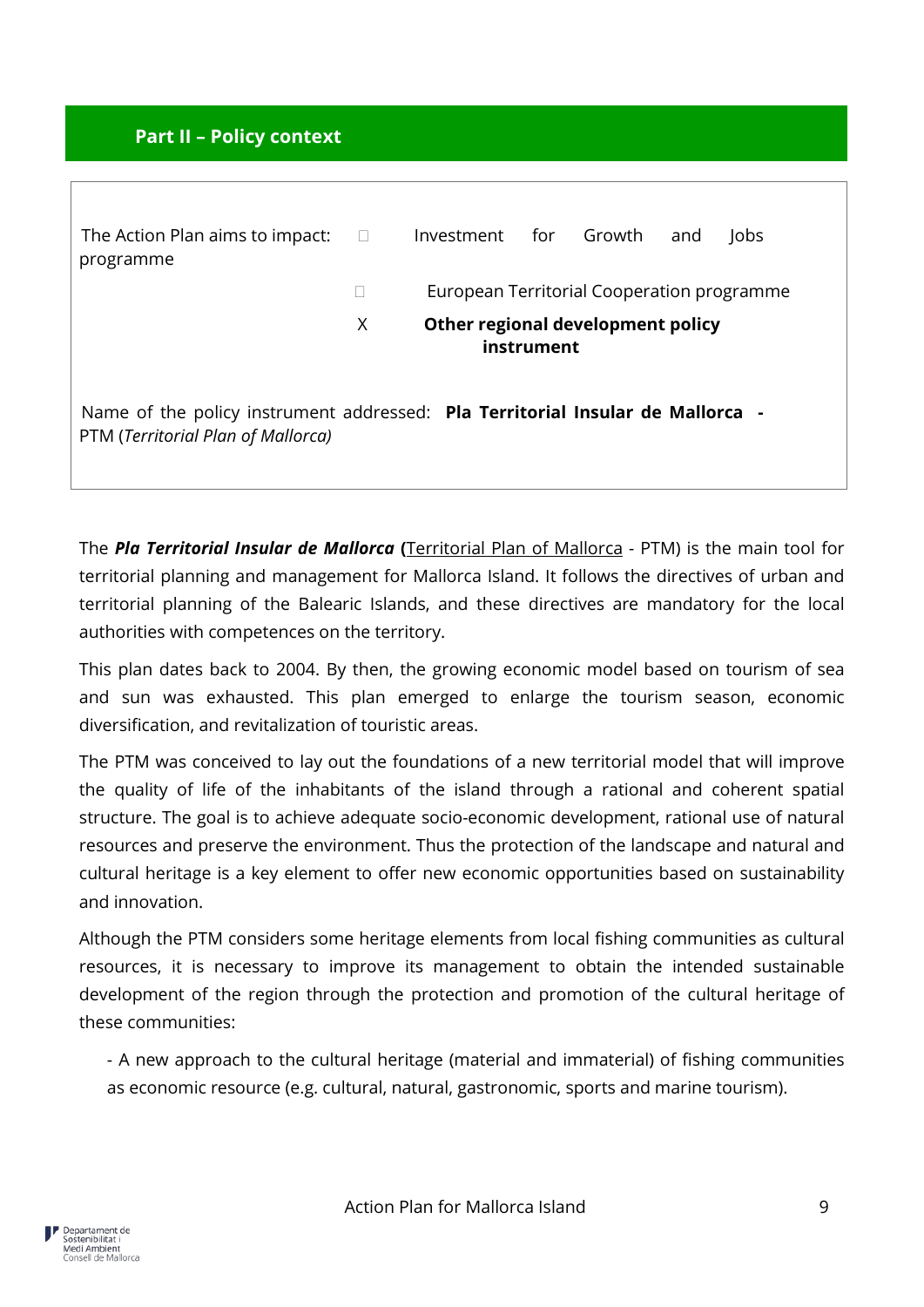- Improvement of actions for the conservation of elements of material cultural heritage related to fishing communities, which are facing abandonment and degradation due to nonuse and the urban and touristic pressure of coastal areas.

- Encouraging initiatives to involve fishing communities and actors related to the valorisation of the cultural heritage.

- Boosting employment in these communities through new jobs and businesses linked to cultural heritage.

The creation of *Museu Marítim de Mallorca* (Maritime Museum of Mallorca[1]) was one of the initiatives foreseen in the PTM. The museum aims to contribute to the dynamisation and environmental, cultural and touristic projection of the island. To achieve this, it will implement actions of investigation, preservation, recovery and dissemination of the port and maritime heritage of Mallorca.

The story of the *Museu Marítim de Mallorca* began back in 1951. The former *Museo Marítimo de Baleares* ( Maritime Museum of Balearic Islands) held its first exhibition in the Sea Consulate building in Palma. Items of historical interest were exhibited from both public and private collections. In 1972, the building was renovated and the museum temporarily stopped all its activities. The Spanish state was in a moment of flux and, as a result, that temporary pause lasted until 2017.

This institution was finally created in December 2017 thanks in part to the passion and enthusiasm of many people and organisations. It became a centre for exhibition, research, dissemination and environmental interpretation of the maritime, marine and fishing heritage of Mallorca, understanding as a set of natural, cultural, historical, architectural, social and human elements that come together with the marine environment. It has two headquarters located in Palma and Sóller.

The PTM also establishes in title V related to Environment, Heritage and Coastline*,* the creation of Routes with Landscape Interest *"in order to disseminate the heritage reality, to promote its conservation and to enhance its knowledge and understanding*". These kinds of routes aim to enhance the value of the heritage in the areas involved, and help to territory cohesion and economic stimulation, so they can become a cultural tourism offer linked to cultural and slowtourism.

In this context, in order to finish the implementation of the network established in the Territorial Plan of Mallorca (there are two long routes already implemented: The *Dry Stone Route* and the *Route Artà-Lluc* ) Consell de Mallorca has drafted a project to create a long pedestrian route linked to the maritime and fishing heritage, that runs along the east and south coast of Mallorca, linking relevant lighthouses.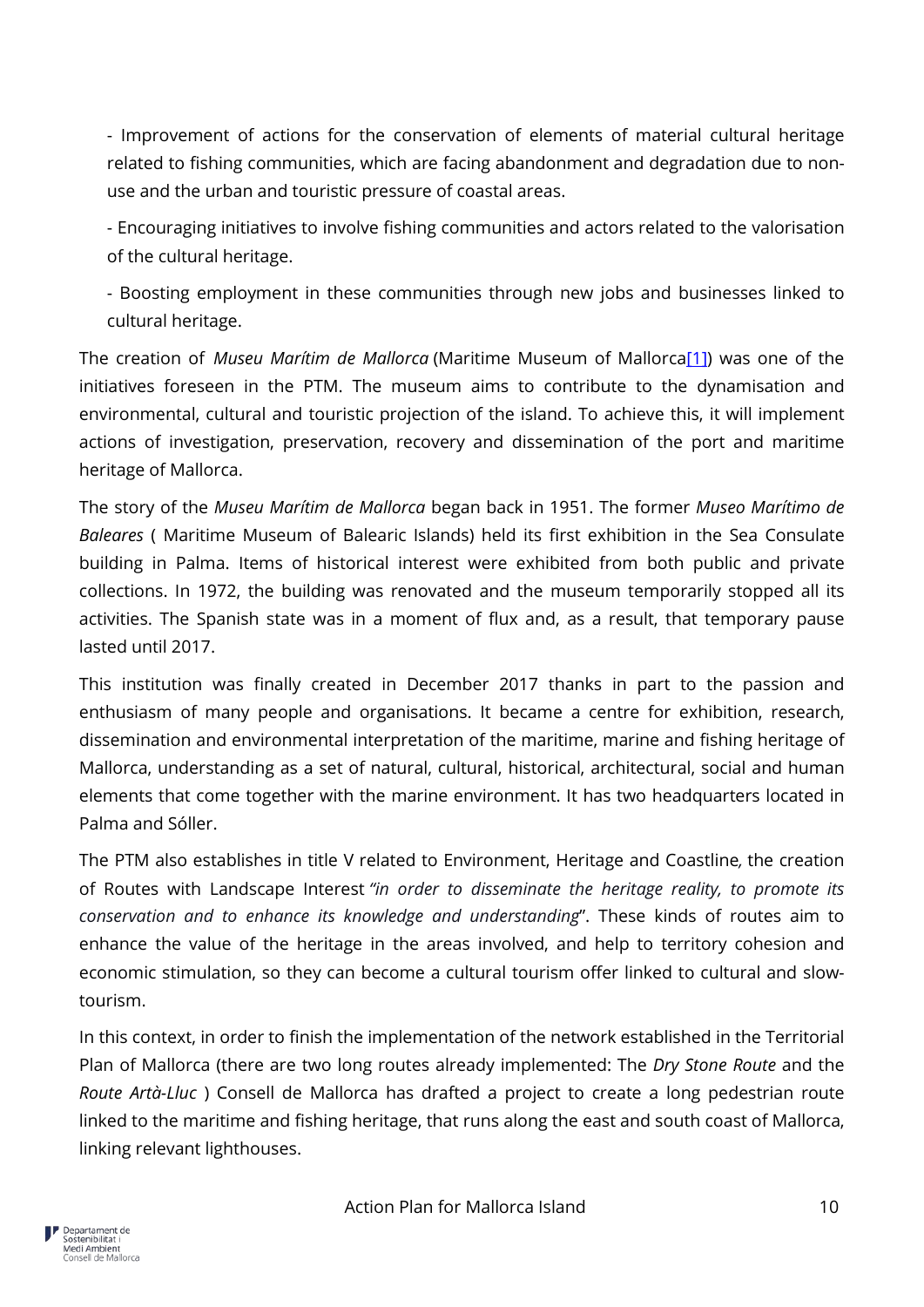The aim of this 275 km long route is to create a leisure product for locals and visitors and a quality tourism product to mitigate the seasonability and promote sustainable development in the territories of the route. Once open, the Route of Lighthouses will link important tourist Centers including heritage and natural sites of great interest for their landscape and biodiversity. The dissemination and promotion of historical, cultural, ethnological and natural heritage related to the sea are key factors.

This Route has been included as a tourist infrastructure in the *Plan for Tourism Areas on the Island[1] of Mallorca* (PIAT), which is a legal tool depending on PTM, that regulates and proposes a territorial tourism model for Mallorca, based on control, territorial balance, landscape and sustainability, and it will be integrated into the PTM.



Fig. 1 Map of Lighthouses Route and two other regional Routes

With this, Consell de Mallorca has been drafting the Special Plan for the Planning and Protection of the Lighthouse Route, which will be its planning tool so to regulate its creation and management, and which is carried within the framework of the PTM and the *Llei de camins*  (Path's Law<sup>[1](#page-11-0)</sup>), where the drafting of these types of special plans for routes of landscape interest is planned and contemplated.

As a result of the participation in CHERISH project, the draft Special Plan included a mention to CHERISH project: "the Department of Sustainability and Environment participates in the CHERISH European Project within the INTERREG EUROPE program, which has among its

<span id="page-11-0"></span> <sup>1</sup> Following the Law 13/2018, of 28 December, on public roads and hiking routes in Mallorca and Menorca, it is mandatory for each Route of Landscape Interest to have a Special Plan for Planning and Protection of the Route containing all the detailed information.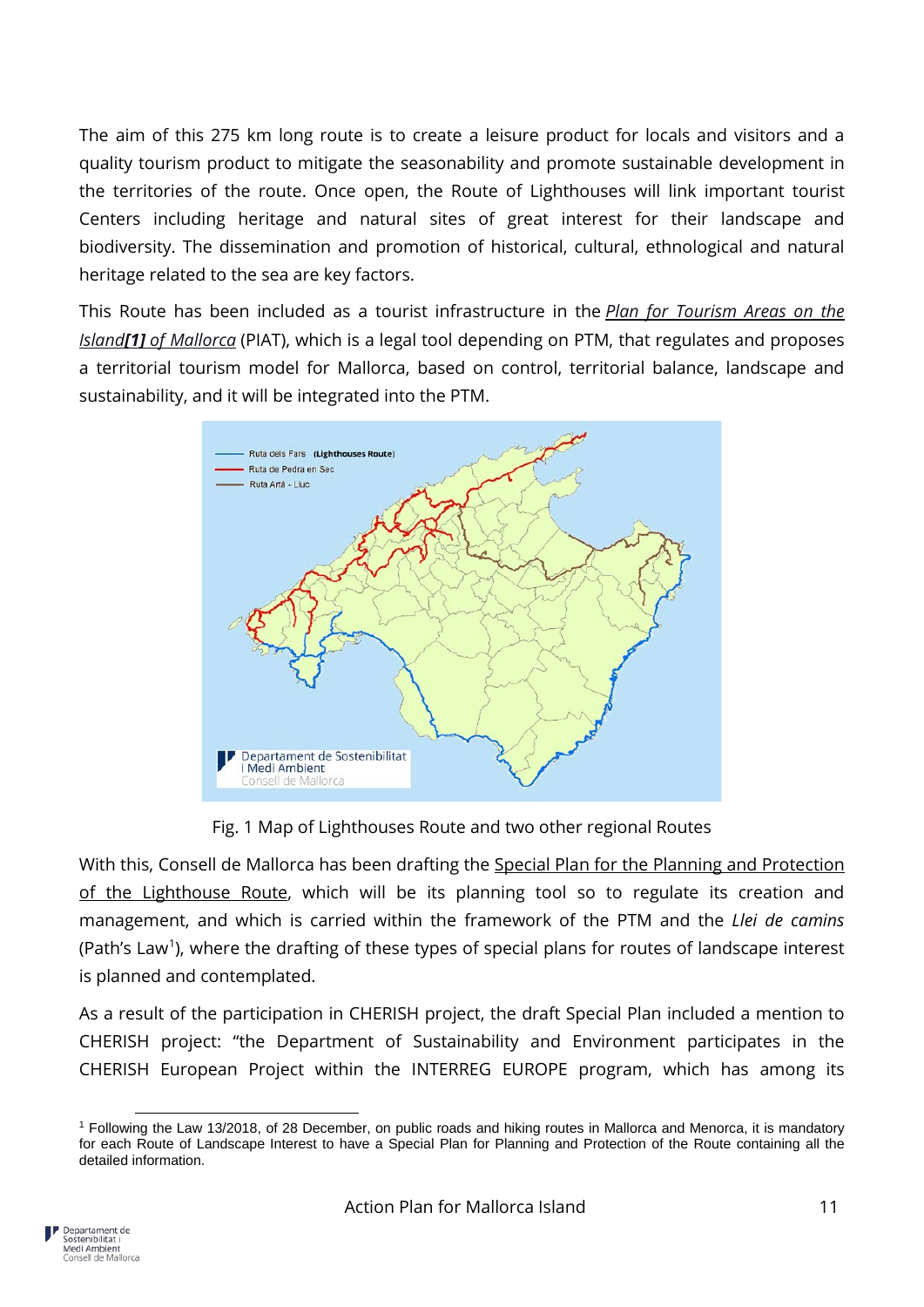objectives to protect and promote the cultural heritage linked to fishing communities, based on the lessons learned in the exchange of 'experiences with other project partners. These experiences will serve to inspire improvements in the design of the Lighthouse Route."

At the same time, it is necessary to involve communities and other stakeholders in the implementation of the route for better protection and promotion of fishing heritage. In the longterm, it would be necessary to include this heritage in existing routes and new ones.

#### **Objectives of the Action Plan**

By participating in CHERISH project and integrating lessons learnt, Consell de Mallorca aims to improve territorial governance in terms of preservation and dissemination of the cultural heritage linked to fishing communities, with a deep involvement of local stakeholders. This action plan aims to improve the regional policy instrument (PTM), through the following objectives:

- $\triangleright$  To implement other ways for promoting or protecting this heritage.
- $\triangleright$  To improve management of heritage by achieving a balance between heritage, economic growth and environmental protection.
- $\triangleright$  To involve more actors linked to fishing heritage and improve the coordination among them.
- $\triangleright$  To develop projects in a sustainable way.

To achieve these objectives, Consell de Mallorca will implement two actions during phase 2 of CHERISH project, in collaboration with several stakeholders.

#### **ACTION 1: Boosting the cultural heritage linked to fishing communities in a regional coastal route**

**ACTION 2: Enhancing the local fishing community as economic resource**

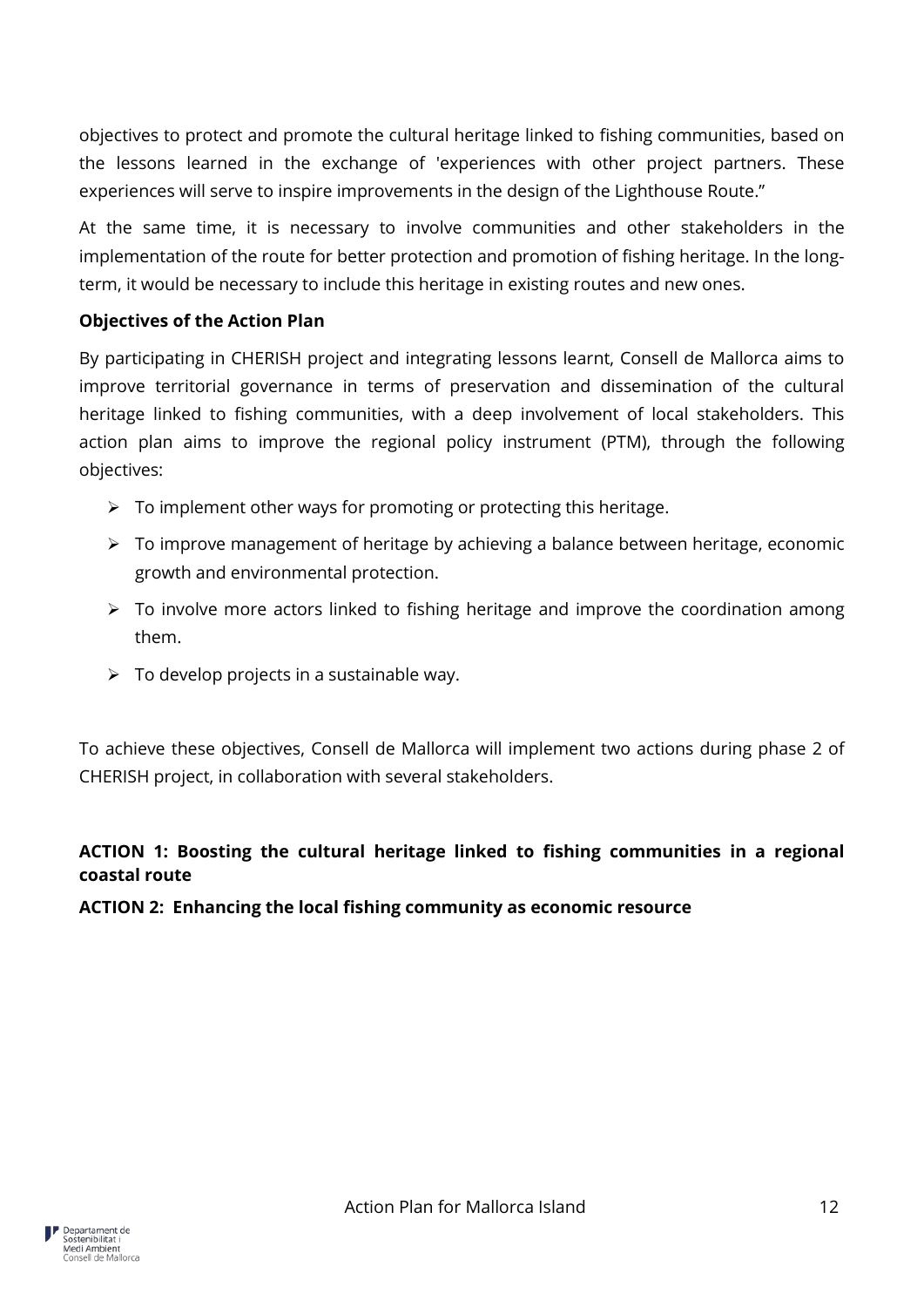### **Part III – Details of the actions envisaged**

#### **ACTION 1: Boosting cultural heritage linked to fishing communities in a regional coastal route**

#### **1. Relevance to the project**

The design of the action took inspiration from the following Good Practices presented during the project:

- The good practice *Costa del Trabocchi Territorial Brand,* shared by partner of Abruzzo Region (Italy), has been a good example on creating a marketing brand enhancing traditional fishing heritage. The creation of this brand is intended to make the territory more attractive for potential visitors and tourists and proves that is important to clearly identify the route with the territory where it is located.
- The "Via Verde della Costa dei Trabocchi" is a good example of a long route strongly linked to fishing heritage that offers to visitors a sustainable way to discover the region.

Both experiences from Abruzzo reinforced the idea and strategy of Consell de Mallorca to implement a hiking route based on the maritime and fishing heritage as a mean to vertebrate the territory and improve cultural contents around this route.

- The Good Practice *Traditional Boats Laboratory*, presented by the partner from Paphos during the meeting held in Paphos in March 2019, has contributed in the idea of building a traditional boat for educational purposes. This Laboratory is attached to the University of Cyprus and contributes to the protection and preservation of the maritime cultural heritage from Cyprus. The lab also offers training in the basic principles of ancient and traditional shipbuilding, through practical experience. At the same time, they put in place the recovering of the wooden traditional Cypriot boats, which is very useful to keep and preserve the ancient building technique.

Another important source of inspiration to design this action has been two examples of shipbuilding wharfs and reported as Good Practices. Firstly, it is one of the few vernacular shipbuilding wharfs that still restores ancient and historical fishing vessels by using traditional tools and techniques, and transfers the trade from generation to generation. Secondly, it is used to document the art and the living history of traditional shipbuilding in Cyprus. The shipbuilding wharf have engaged students to do research of ancient documents and to make interviews with craftsmen. Also, a database has been created to record technical materials, blueprints of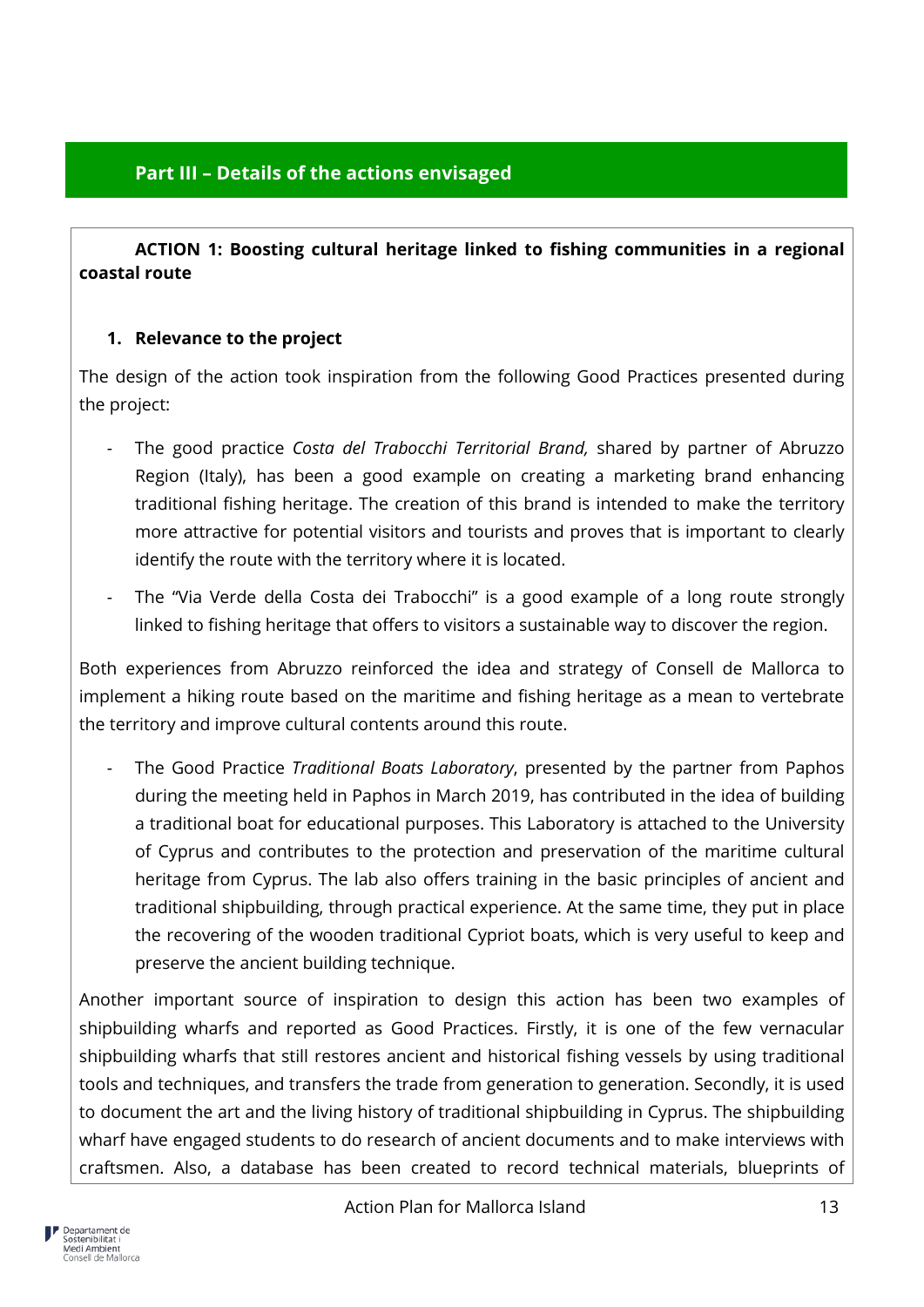historic ships and old techniques. Furthermore, old tools that can still be used for restoring traditional fishing vessels are preserved in the wharf.

The *Fishery Wharf "Meerman" in Arnemuiden* - Middelburg (Holland), has been working to preserve ancient historical boats as a mean to safeguard and disseminate old craftsmanship in building, maintain, restore historic sailing vessels. They also advise people who are interested in restoring their boats by themselves.

Both Wharfs were visited during the Transnational Meetings organised by the project (Kick-off meeting held in Middelburg-November 2018, and 1st ILEE held Paphos in March 2019).

Another inspiration that leads us to the idea of the organisation of guided visits was the field visits held during the ILEEE in Vianna do Castelo, to the museum *Museu do Sargaço of Castelo do Neiva* dedicated to the traditional seaweed harvest activity and the local Storytellers who share their knowledge and skills.

#### **2. Nature of the action**

The action aims to boost local fishing heritage by implementing a long-distance route of a high landscape value. This route will contribute to the conservation and dissemination of this heritage which will improve its attractiveness for local people and tourist and, it will become an economic resource.

Consell de Mallorca is working on the creation of a long distance hiking route (275 km), running along the east and south coastline of Mallorca, between Capdepera (NE of the island) and Andratx (SW). The *Ruta dels Fars* (the Lighthouse Route), as other Routes of Landscape Interest already existing, will be reported in the Territorial Plan of Mallorca (PTM).

The action will consist of the procedure for the initial approval of the Special Plan for the Planning and Protection of the Route, which is a previous requirement to implement the route. The route will be still at a draft level at the end of phase 2. For this reason, several activities are being planned to strengthen cohesion with stakeholders, organizing activities targeting promotion and awareness toward the tangible and intangible maritime and fishing heritage in the surroundings of the future route.

The activities to be implemented are:

 **1.1** Procedure to draft the Special Plan for the Protection and Management of The Lighthouse Route

This activity will consist of initiating the legal process to approve the Special Plan for the Lighthouse Route by the Consell de Mallorca Parliament. The Special Plan for the Planning and Protection of the Route is a legal tool that must contain accurate details, rules and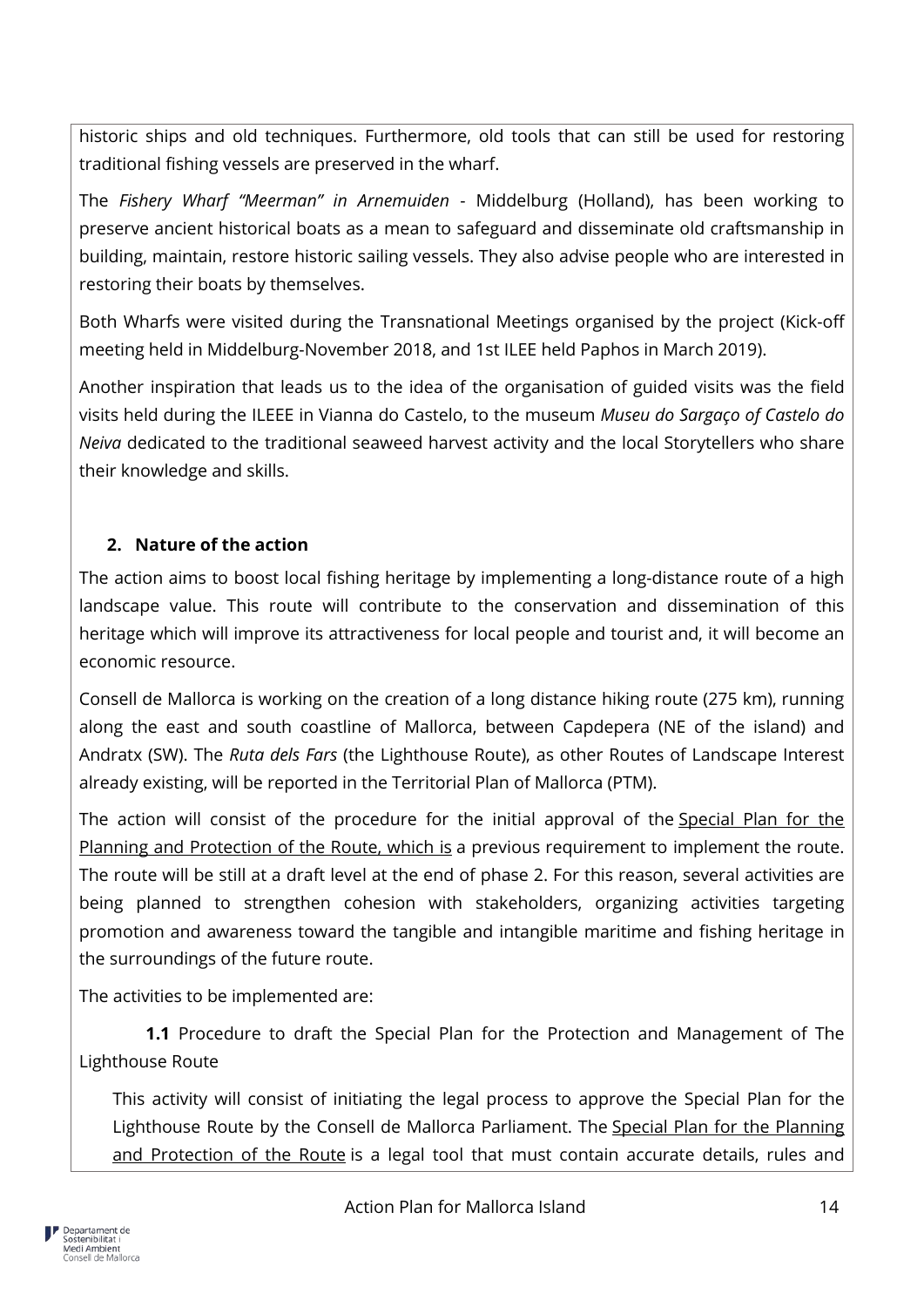mapping necessary for the implementation and management of future routes. This Special Plan is compulsory and must be drawn and approved before implementing the route.

**1.2** Construction of a traditional fishing boat for educational purposes as a mean to preserve traditional know-how and shipbuilder skills.

The activities foreseen in this action are:

- Construction of a Majorcan wooden traditional rowing boat.

The transfer of traditional knowledge is essential to safeguard the intangible heritage of knowledge and skills and prevent it from disappearing. The task will be in charge of the staff of Consell de Mallorca and will consist of building a boat used in the past for coastal fishing and of which only six remains on the whole island. This activity will help to improve the professional skills of local craftsmen since they will work in the whole building process when normally they would only be involved in restoration. Once finished, the boat will be taken to Cala Gamba nautical club, located in Palma municipality, on the expected Lighthouse Route.

- Rowing courses for local people using the built boat.

The objective of these courses is to give visibility and promote the traditional fishing boat and the rowing activity in a traditional way. The idea is to give the opportunity to citizens to receive rowing lessons which is an activity that combines tradition and sport.

**1.3** Guided visits in the surroundings of the Lighthouse Route to disseminate the cultural heritage linked to the fishing communities.

This activity intends to introduce local people to this significant natural and cultural heritage and raise awareness among them on traditional fishing boats and lateen sailing.

The Cala Gamba Nautical club will be in charge of organising guided visits to the club and surroundings to spread the maritime and cultural values of the area. The Nautical Club will offer walks or short sailing trips in a traditional boat around the coastline to local people. At the same time, the nautical club is working on the establishment of an Ecomuseum, which will also become part of the visit.

#### **3. Stakeholders involved**

This action will be carried out in collaboration with the Cala Gamba Nautical Club (Palma)

#### **4. Timeframe**

September 2021 – December 2022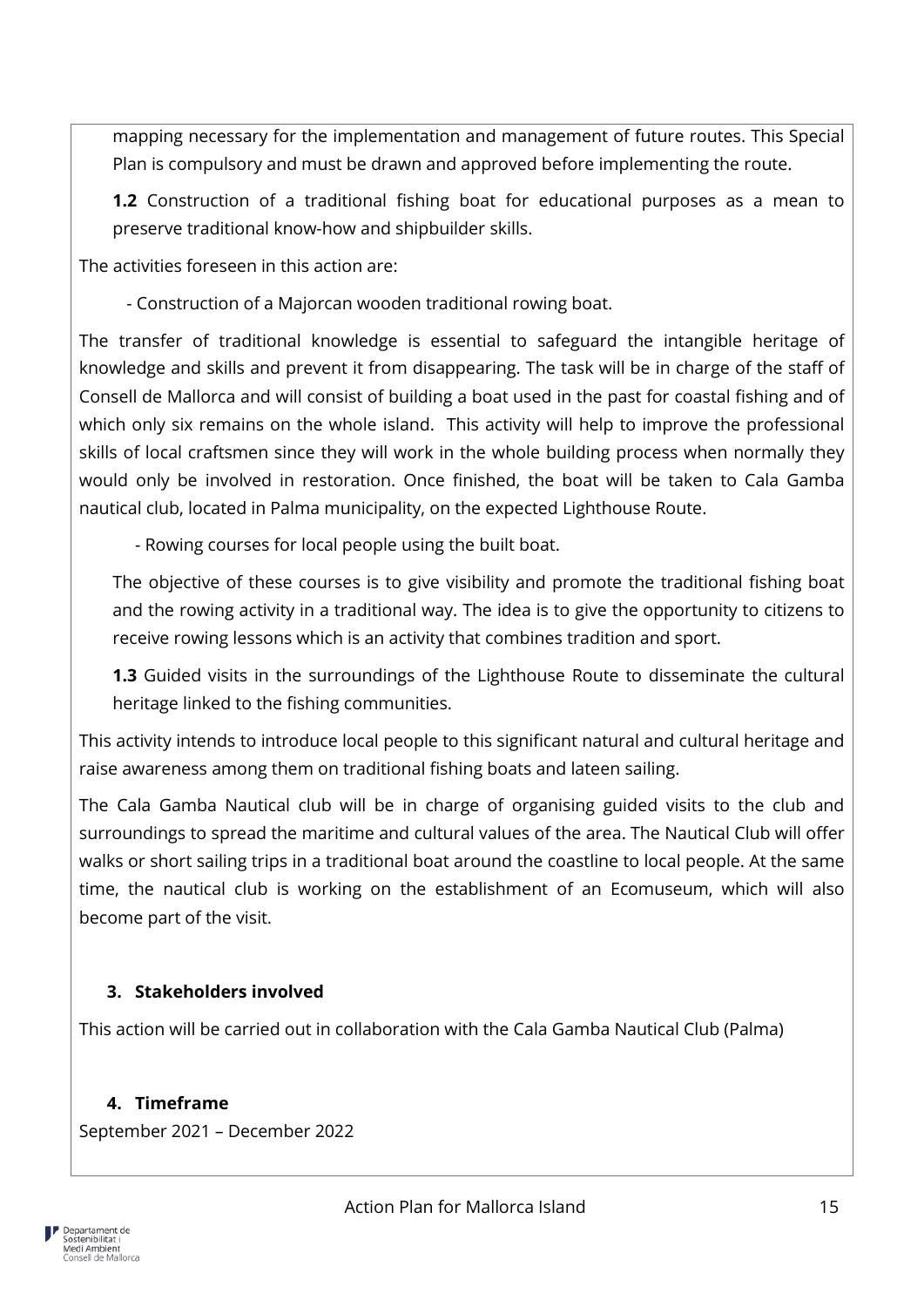#### **5. Costs**

Drafting procedures for the Special Plan for the Lighthouse Route: Strategic Environmental Assessment € 20,000; Staff € 5,000 Materials for the preservation of traditional skills € 3,100; Staff € 7,500

#### **6. Funding sources**

Financial resources to implement the activities mentioned in this report are to come from Consell de Mallorca general budget.

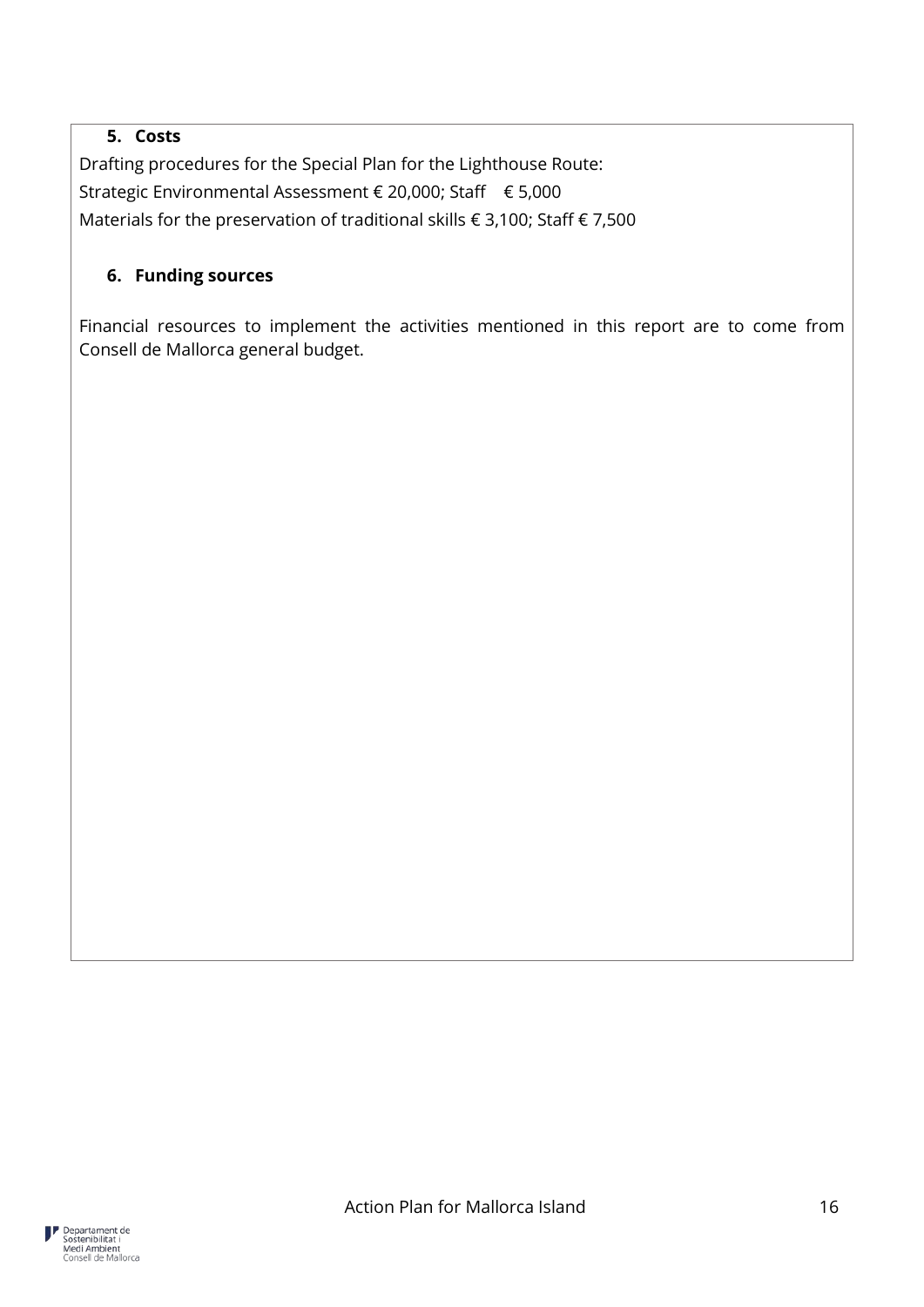#### **ACTION 2 : Enhancing local fishing community as an economic resource**

#### 1. **Relevance to the project**

The inspiration for this action came from several good practices and experiences.

The V*ia Verde della Costa dei Trabocchi*, from Abruzzo region served as a model for creating an itinerary around the fishing heritage. The *Martinsicuro Ecomuseum of the Sea and Fishing* has been a good example of a museum based on involving local fishermen and other stakeholders in its management. Thus, the market of Port de sóller will become a point of interest to involve the Fisherman's guild of Sóller as a dynamic element of the route.

This action has also been inspired by the good practice of Middelburg municipality "*Recording and documenting tangible and intangible cultural fishery heritage in Zeeland" that was* presented during the Kick-off meeting in November 2018. This GP is an inspiration to what concerns the dissemination and promotion of the route. The oral memory exhibition at the Museum of the Sea in Port de Sóller located in a point of interest in the itinerary, will be an example for this dissemination, and it will enhance the actions of dissemination of the fishing heritage by showing to visitors the intangible cultural heritage.

The Good Practice "Intangible Maritime Cultural Heritage Project", a project based on an inventory of maritime heritage in Cyprus, was quite valuable to see the approach of a marine archaeologist. The Thalassa Municipal Museum was also an example of how to encourage the local social structure and activate the SME's.

#### 2. **Nature of the action**

This action aims to strengthen collaboration with the Maritime Museum of Mallorca by promoting a walking route. The activities will take place in the harbour area in *Port de Sóller*, where is located one of the headquarters of the museum. This area has a massive maritime background and history about fishing communities, with great potential to be enhanced.

The walk will be 4.8 km long and it will be addressed to all kind of public. It will link the small boats harbour area with a protected old surveillance tower*, Torre Picada*, built in 1614.

The route will be an excellent option to give visibility not only to the Maritime Museum of Mallorca but as well to the traditional fishing boats of the harbour and the fish market of *Port de Sóller*. The objective is to involve the Fishermen's Guild of Sóller as a dynamic element of the route. In reward, the itinerary will provide visibility of the local fishermen among visitors.

The Sustainability and Environment Department, who already has a long experience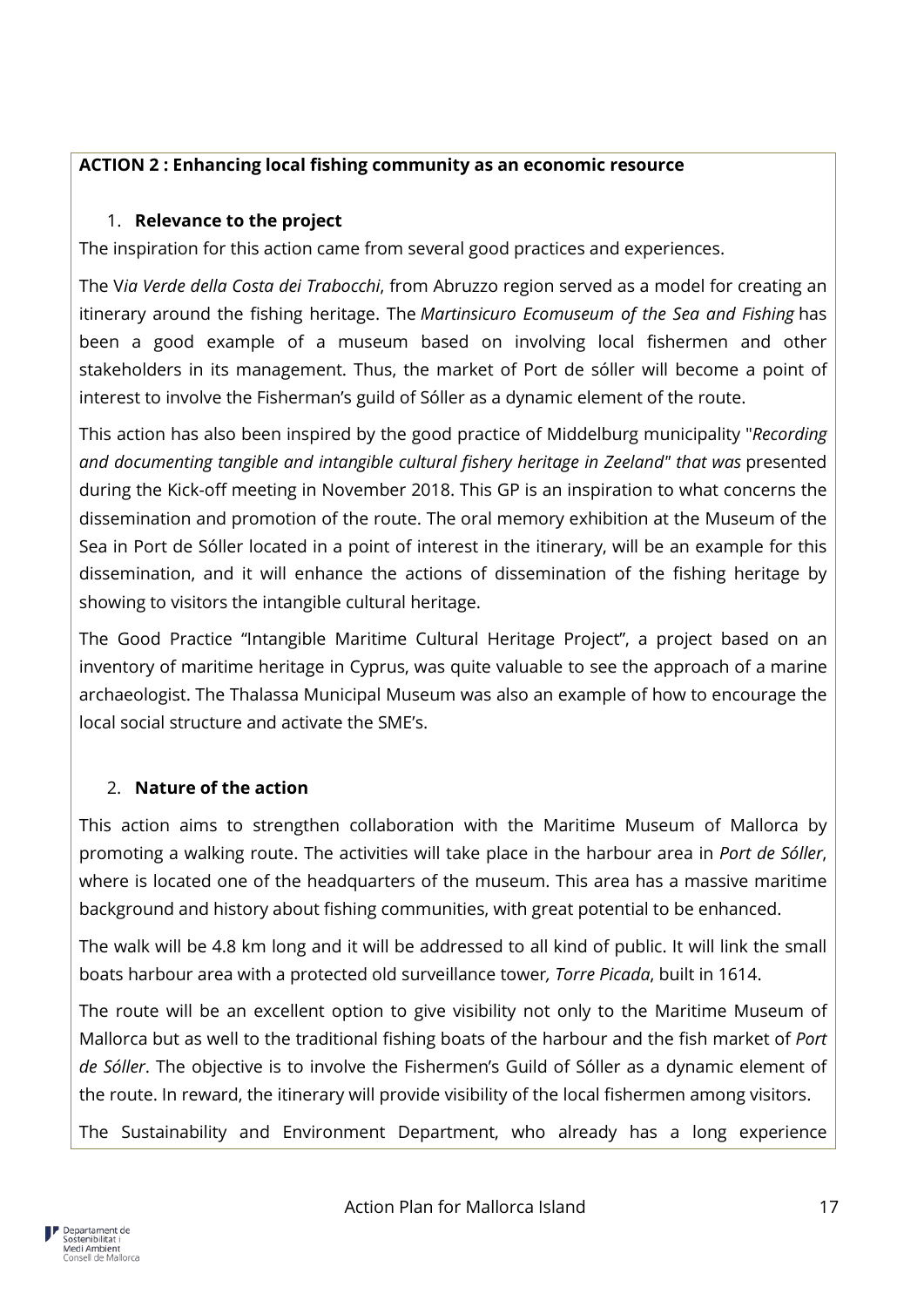managing family walks, will be in charge of implementing this action.

The activities to implement are:

**1.1** Installation of signposting to indicate, inform and warn hikers along the route to facilitate orientation

**1.2** Promotion and dissemination of the hiking route through the Official website of hiking routes and the official APP for mobile devices: "Hiking in Mallorca". This itinerary will be part of the Family routes managed by Consell de Mallorca.

**1.3** Involvement of the Maritime Museum of Mallorca

The Museum of the Sea (one of the headquarters of the Maritime Museum of Mallorca) is located in a fishing community and it would be necessary the involvement of the locals for boosting the maritime sector in Mallorca.



**1. Map of the itinerary**

#### *3.* **Stakeholders involved**

This action will be carried out in collaboration with the municipality of Sóller and the Consortium Maritime Museum of Mallorca.

#### 4. **Timeframe**

September 2021 – December 2022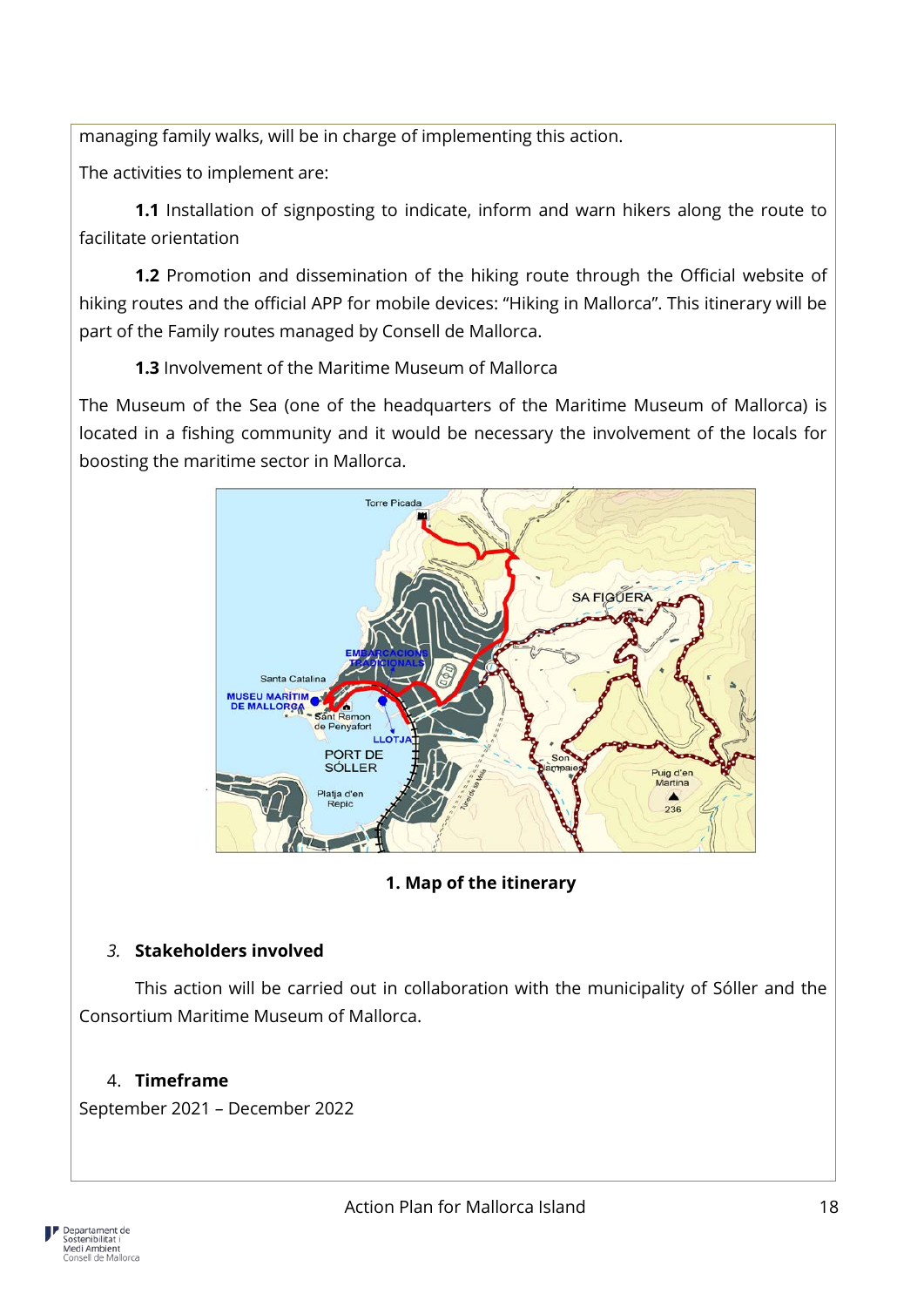#### *5.* **Costs**

Signage installation € 4,500; Dissemination campaign €300

#### *6.* **Funding sources**

Financial resources to implement the activities mentioned in this report are to come from Consell de Mallorca general budget.

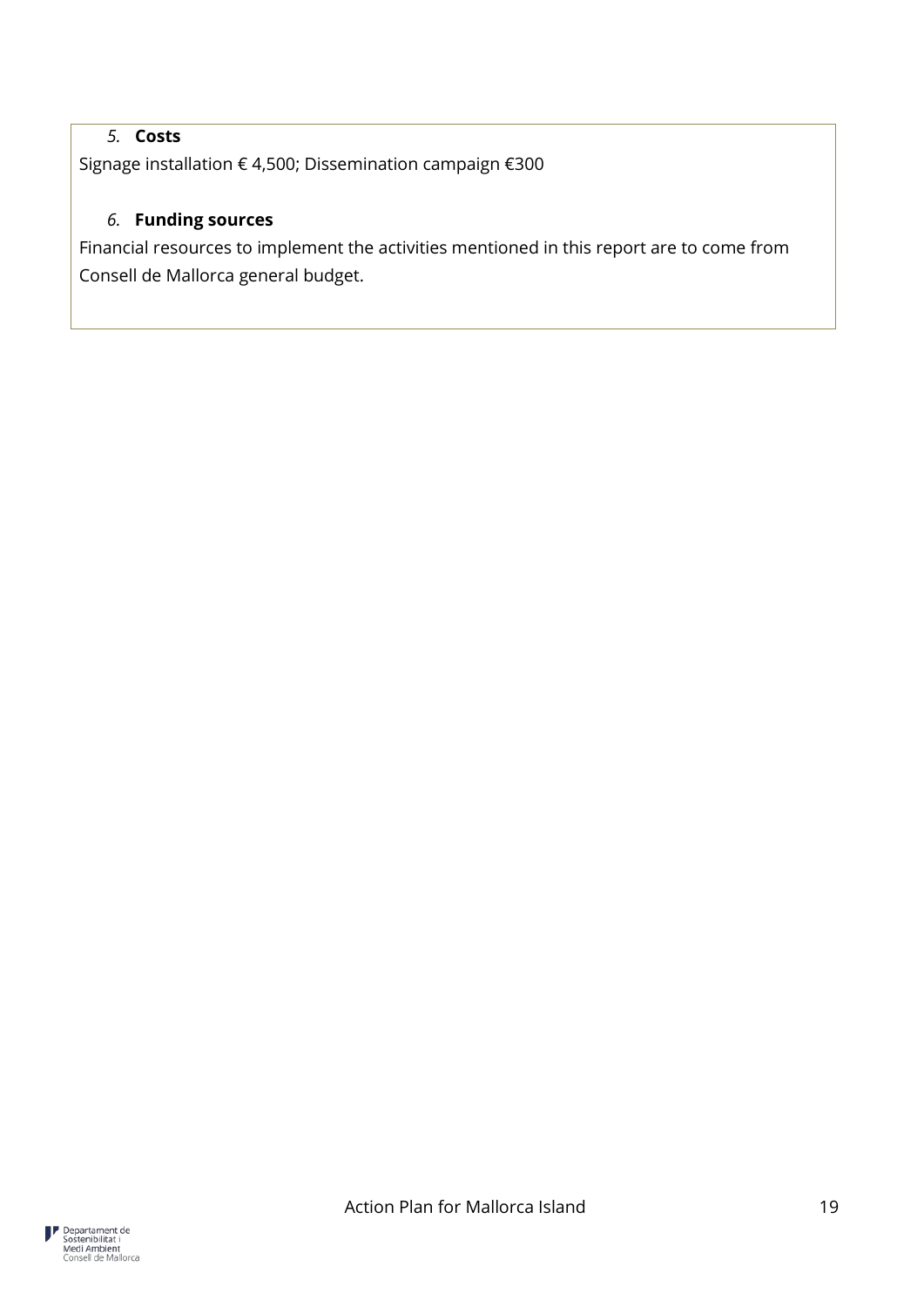#### **Monitoring Procedures during Phase 2**

The implementation and framework of the proposed actions will be monitored by several indicators. In addition to these indicators, the progress of the actions will be checked according to the timeframe and the implementation stage. Some indicators will prove whether the action has to be implemented or not, and others will show the impact of the action.

Monitoring indicators expected are:

#### **ACTION 1: Boosting cultural heritage linked to fishing communities in a regional coastal route**

- − 1 legal tool drafted and approved (Special Plan for the Protection and Management of the Lighthouse Route)
- − 1 traditional boat built
- − Number of people (shipbuilder) involved
- − Number of rowing courses since the beginning of activities
- − Number of participants in the rowing courses
- − Number of guided visits organised
- − Number of participants in the guided visits
- − Impact of these activities in the media

#### ACTION 2: **Enhancing local fishing community as an economic resource**

- − 4.8 Kilometres of walking route
- − 20 Signposting devices installed
- − 1 Guidebook, a brochure and an improved APP
- − Impact of dissemination material since the implementation of Action Plan (number of e-material downloaded, etc.)
- − Number of visitors to the Maritime Museum of Mallorca